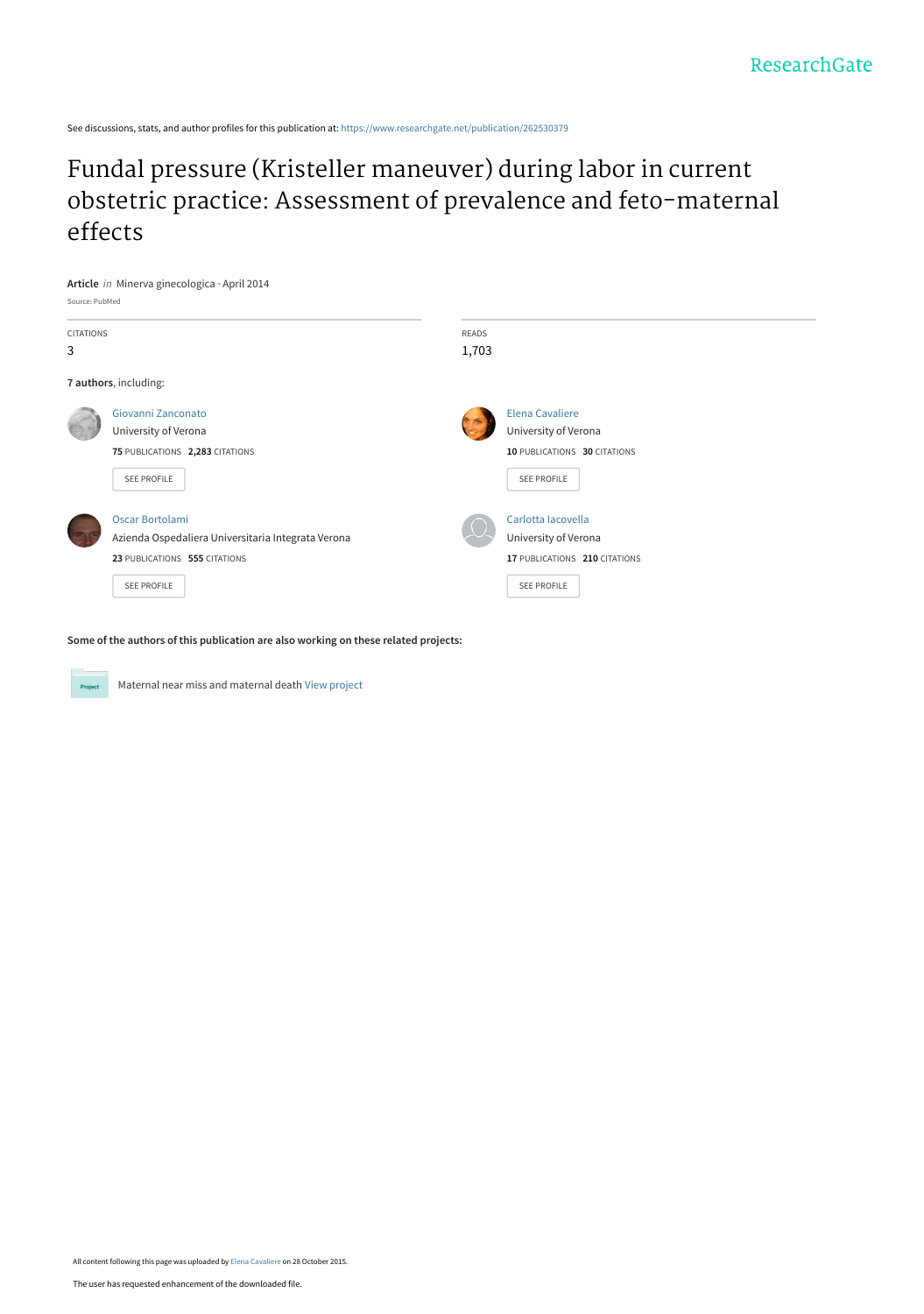# **CORRESPONDENCE**

# Fundal pressure (Kristeller maneuver) during labor in current obstetric practice: assessment of prevalence and feto-maternal effects

TO THE EDITOR: Uterine fundal pressure (FP) to shorten the second stage of labor (Kristeller maneuver) is a controversial procedure widely regarded as obsolete in modern obstetrics.

The manual force applied in an uncontrolled fashion over the uterine fundus has been associated with feto-maternal complications including uterine rupture, fractured ribs, anal sphincter damage, fetal hypoxemia and intracranial hemorrhage.1

Since data on beneficial and harmful effects are still inconclusive, we have conducted a study to assess prevalence of FP in vaginal deliveries and the associated materno-neonatal outcome.

We have included all women delivering from October 1st, 2009 to September 30th, 2011 at the Obstetrical Department of the University Hospital of Verona.

A FP procedure was recorded any time a force was applied on the fundus of the uterus and down toward the birth canal during the second stage of labor.

Information about its use was obtained from the obstetric team assisting the woman; partographs were reviewed and patients interviewed in the ward.

Delivery room procedures, including FP, followed written protocols and regularly revised guidelines; the study was approved by the Ethic Obstetric Committee within the Obstetrical Department of the University Hospital of Verona.

Umbilical blood gas analysis was performed in all deliveries by the midwife, immediately after birth. Cut-off values for fetal metabolic acidemia were pH<7.05 and a base deficit (BD)  $\geq$ 12 mmol/L in the cord artery.2

Perineal condition after delivery was assessed according to the RCOG classification.3

Statistical analysis of the data was performed to calculate Odds ratios, using a logistic regression; statistical significance was set at P<0.05.

During the two-year study period the total parturient population included 3585 women whose reproductive characteristics and mode of delivery are presented in Table I. A total of 2380 women were delivered vaginally (66.4%), prevalence of vacuumassisted deliveries was 2.6%. FP was recorded in 236 deliveries giving an incidence of 6.6% of the total parturients; however, in some instances the maneuver was applied in association with VE while in 162 cases was the only operative procedure, giving an incidence of 4.5%. In this latter group, manual pressure was recorded once in 64 cases (39.5%), twice in 69 (42.6%), ≥3 times in 29 (17.9%).

In order to evaluate the effects of FP upon neonatal metabolic outcome and maternal perineum, 2366 singleton vaginal deliveries were studied and divided into 3 groups: 2088 spontaneous deliveries (SVD), 89 operative deliveries with vacuum (VE) and 162 deliveries assisted with FP; information was missing in 27 cases. Table II presents maternal and neonatal factors which were controlled in the logistic regression analysis. Feto-maternal outcome is presented in Table III. EDITOR: Uterine fundal pressure (FP) to parturients; however, in some instances the second stage of labor (Kristleler manu-<br>
controversial procedure widely regarded as cases was applied in a<br>societient controversial proce and its bott associated in Tordony (2) diatom and material of the system and harmoninge.<br>
In order to evaluate the effects of FP up<br>
sphincter damage, fetal<br>
natal metabolic outcome and maternal p<br>
hemorrhage.<sup>1</sup> 2366 sin

Rates of fetal metabolic acidosis were significantly higher in the VE (11.2%) and FP (4.9%) groups compared to the SVD (1.3%) group (OR 8.42, 95% CI 3.3-21.1 and OR 2.84, 95% CI 1.1-7.1, respectively). Apgar score <7 at 1st minute was also significantly associated with vacuum operative delivery (OR 13.19, 95% CI 5.9-29.4) and use of FP (OR 2.59, 95% CI 1.1-5.9).

The spontaneous delivery group suffered the lowest incidence (42.5%) of severe perineal dam-

Table I.—*Reproductive characteristics and mode of delivery of the total parturient population.*

| Parameter                   | Patients<br>$N = 3585$<br>N. (%) |
|-----------------------------|----------------------------------|
| Age (years) (mean $\pm$ SD) | $31.7 \pm 5.5$                   |
| Range                       | 15-49                            |
| Age $>35$ years             | 950 (26.5)                       |
| Immigrant status            | 1278 (35.6)                      |
| Nulliparity                 | 1761 (49.1)                      |
| Multiple gestations         | 131(3.7)                         |
| Previous C-section          | 512 (14.3)                       |
| Cesarean section            | 1205(33.6)                       |
| Vaginal delivery            | 2380 (66.4)                      |
| Vacuum-assisted             | 92(2.6)                          |
| Fundal pressure maneuver a  | 162(4.5)                         |

aFundal pressure applied once in 64 (39.5%), twice in 69 (42.6%) and ≥3 times in 29 (17.9%)

or other proprietary information of the Publisher.

This document is protected by international reproductional reproductional securities the spermitted for personal use to download and save only one file and print only one copy of this Article. It is not permitted to make a (either systematically, or sectonic) of the Article for any purpose. It is not permitted to distribute the electronic copy of the article through online internet and/or intranet file sharing systems, electronic mailing or means which may allow access to the Article. The use of the Micle use any part of the Article for any Commercial Use is not contained The Micle is not permitted. The production of reprints for personal or commercial use is not permitted to remove, cover, overlay, obscure, block, or change any copyright notices or terms of use which the Publisher may post on the Article. It is not permitted to framing techniques to enclose any trademark, logo

This document is protected by international copyright laws. No additional reproduction is authorized. It is permitted for personal use to download and sawe only one file and print only one copy of this Article. It is not p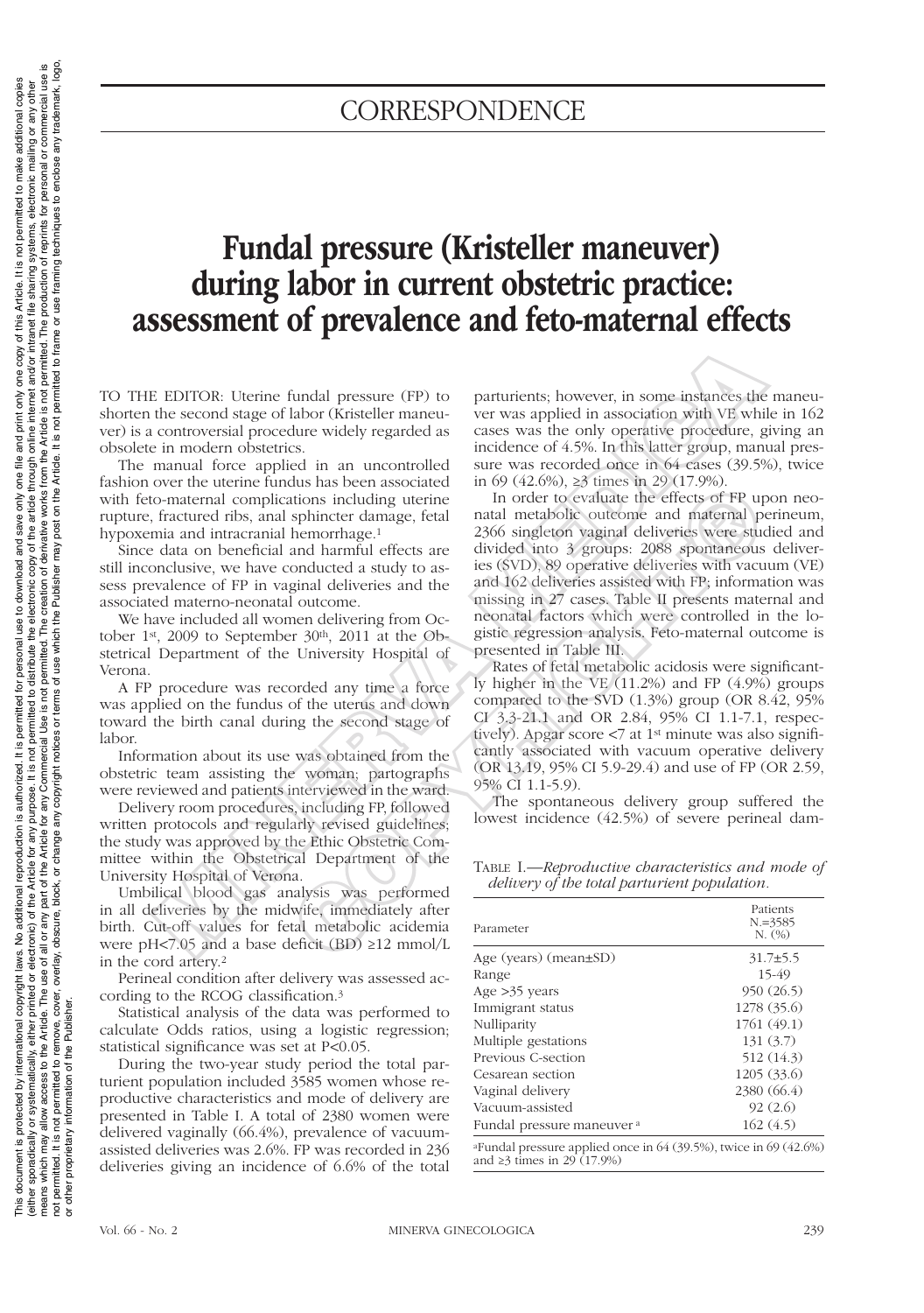Table II.—–*Feto-maternal characteristics in singleton vaginal deliveries.*

| Parameter                                           | <b>SVD</b><br>$N = 2088$<br>N. (%) | VE.<br>$N = 89$<br>N. (%) | FP<br>$N = 162$<br>N. (%) | P value |
|-----------------------------------------------------|------------------------------------|---------------------------|---------------------------|---------|
| Age (years) (mean $\pm$ SD)                         | $31.0\pm5.5$                       | $31.6 \pm 5.5$            | $31.0\pm5.5$              | 0.67    |
| Nulliparity                                         | 978 (46.8)                         | 68 (76.4)                 | 136(84.0)                 | < 0.001 |
| Induction                                           | 499(23.9)                          | 30(33.7)                  | 53 (32.7)                 | < 0.01  |
| Gestational age at delivery (weeks) (mean±SD)       | $39.2 \pm 2.4$                     | $39.7 \pm 1.5$            | $39.5 \pm 2.3$            | < 0.001 |
| Length of 2 <sup>nd</sup> stage (minutes) (mean±SD) | $27+26$                            | $76+45$                   | $67+43$                   | < 0.001 |
| Average birth weight $(g)$ (mean $\pm SD$ )         | 3244±579                           | $3281 \pm 461$            | 3327±540                  | 0.1     |

Table III.—F*eto-maternal outcome in relation to assistance in vaginal delivery.*

| TABLE III.—Feto-maternal outcome in relation to assistance in vaginal delivery.                                                                                                                                                                                                                                                                                                                                                                                                                                                                                                                                                                                                                                                                                                                                                                                                                                                                       |                                    |                          |                           |                                        |                             |                                                                                                                                                                                                                                                                                                                                                                                                                                                                                                                                                                                                                                                                                                                                                                                                                                                                                                                                               |
|-------------------------------------------------------------------------------------------------------------------------------------------------------------------------------------------------------------------------------------------------------------------------------------------------------------------------------------------------------------------------------------------------------------------------------------------------------------------------------------------------------------------------------------------------------------------------------------------------------------------------------------------------------------------------------------------------------------------------------------------------------------------------------------------------------------------------------------------------------------------------------------------------------------------------------------------------------|------------------------------------|--------------------------|---------------------------|----------------------------------------|-----------------------------|-----------------------------------------------------------------------------------------------------------------------------------------------------------------------------------------------------------------------------------------------------------------------------------------------------------------------------------------------------------------------------------------------------------------------------------------------------------------------------------------------------------------------------------------------------------------------------------------------------------------------------------------------------------------------------------------------------------------------------------------------------------------------------------------------------------------------------------------------------------------------------------------------------------------------------------------------|
| Parameter                                                                                                                                                                                                                                                                                                                                                                                                                                                                                                                                                                                                                                                                                                                                                                                                                                                                                                                                             | <b>SVD</b><br>$N = 2088$<br>N. (%) | VE<br>$N = 89$<br>N. (%) | FP<br>$N = 162$<br>N. (%) | OR <sup>a</sup><br>(95% CI)            | OR <sup>b</sup><br>(95% CI) | ORc<br>$(95\% \text{ CI})$                                                                                                                                                                                                                                                                                                                                                                                                                                                                                                                                                                                                                                                                                                                                                                                                                                                                                                                    |
| Metabolic acidosis                                                                                                                                                                                                                                                                                                                                                                                                                                                                                                                                                                                                                                                                                                                                                                                                                                                                                                                                    | 27(1.3)                            | 10(11.2)                 | 8(4.9)                    | $8.42$ $(3.3-21.1)$ $2.84$ $(1.1-7.1)$ |                             | $0.37(0.1-1.01)$                                                                                                                                                                                                                                                                                                                                                                                                                                                                                                                                                                                                                                                                                                                                                                                                                                                                                                                              |
| Apgar score <7 at 1'                                                                                                                                                                                                                                                                                                                                                                                                                                                                                                                                                                                                                                                                                                                                                                                                                                                                                                                                  | 75(3.6)                            | 15(16.9)                 | 11(6.8)                   | 13.19 (5.9-29.4)                       | $2.59(1.1-5.9)$             | $0.20(0.08-0.5)$                                                                                                                                                                                                                                                                                                                                                                                                                                                                                                                                                                                                                                                                                                                                                                                                                                                                                                                              |
| Apgar score $< 7$ at 5'                                                                                                                                                                                                                                                                                                                                                                                                                                                                                                                                                                                                                                                                                                                                                                                                                                                                                                                               | 22(1.1)                            | $\Omega$                 | 2(1.2)                    | <b>NA</b>                              | $1.96(0.3-10.9)$            | NA                                                                                                                                                                                                                                                                                                                                                                                                                                                                                                                                                                                                                                                                                                                                                                                                                                                                                                                                            |
| Episiotomy                                                                                                                                                                                                                                                                                                                                                                                                                                                                                                                                                                                                                                                                                                                                                                                                                                                                                                                                            | 250(12.0)                          | 14(83.1)                 |                           | 101 (62.4) 22.7 (12.2-42.1)            | $6.52(4.4-9.5)$             | $0.29(0.1-0.5)$                                                                                                                                                                                                                                                                                                                                                                                                                                                                                                                                                                                                                                                                                                                                                                                                                                                                                                                               |
| Severe tears (≥2 <sup>nd</sup> degree)                                                                                                                                                                                                                                                                                                                                                                                                                                                                                                                                                                                                                                                                                                                                                                                                                                                                                                                | 636(30.5)                          | 13(14.6)                 |                           | $46(28.4)$ 0.26 $(0.1 - 0.4)$          | $0.65(0.4-0.9)$             | $2.51(1.25-5.0)$                                                                                                                                                                                                                                                                                                                                                                                                                                                                                                                                                                                                                                                                                                                                                                                                                                                                                                                              |
| <sup>a</sup> OR for VE (reference SVD); <sup>b</sup> OR for FP (reference SVD); <sup>C</sup> OR for FP (reference VE)                                                                                                                                                                                                                                                                                                                                                                                                                                                                                                                                                                                                                                                                                                                                                                                                                                 |                                    |                          |                           |                                        |                             |                                                                                                                                                                                                                                                                                                                                                                                                                                                                                                                                                                                                                                                                                                                                                                                                                                                                                                                                               |
| age (episiotomy/tears). Both groups of vacuum and<br>FP assisted deliveries were associated with more<br>frequent use of episiotomy and severe tears: the<br>comparison between these latter groups showed a<br>reduced prevalence of episiotomy (OR 0.29, 95% CI<br>$(0.1 - 0.5)$ and a higher rate of severe tears $(OR 2.51,$<br>95% CI 1.25- 5.0) in the FP group.<br>In modern obstetrics, the ready availability of for-<br>ceps/vacuum and the increased safety of caesarean<br>section have made use of FP less common in rou-<br>tine practice.<br>Although very limited data exist, surveys suggest<br>that in a high percentage of medical institutions<br>obstetricians still recur to manual force in order to<br>speed delivery. According to studies published in<br>the '90s, the maneuver was practiced in 23% of vagi-<br>nal births in a European university hospital as well<br>as in more than 80% of institutions in the United |                                    |                          |                           | ternal exhaustion.                     |                             | According to our results uterine FP during the<br>2 <sup>nd</sup> stage of labor is often used as a surrogate of<br>vacuum delivery, which remained at the very low<br>rate of 2.6%. The maneuver was used with the same<br>clinical indications of a vacuum application: fetal<br>distress, failure to progress in the second stage, ma-<br>Concerning the potentially dangerous effects<br>of the maneuver over neonatal and maternal out-<br>comes, our data suggest that FP shared a similar im-<br>pact with vacuum upon neonatal metabolic balance<br>even though the Kristeller maneuver caused fewer<br>cases of metabolic acidosis and of low Apgar score.<br>As for maternal outcome, the perineal trauma was<br>less severe after a spontaneous vaginal delivery than<br>among women assisted either with VE or Kristeller<br>maneuver. A large use of episiotomy was observed<br>in both these groups, but mainly whenever vacuum |

Although very limited data exist, surveys suggest that in a high percentage of medical institutions obstetricians still recur to manual force in order to speed delivery. According to studies published in the '90s, the maneuver was practiced in 23% of vaginal births in a European university hospital as well as in more than 80% of institutions in the United States. 4,5

Assisting actively labour with FP still occurs in many Italian delivery rooms, in association with high caesarean section rates and scarce operative vaginal deliveries.

Perhaps as a reflection of the controversial nature of FP and because of widespread criticism in the scientific community, we have observed a reluctancy among the assisting obstetricians and midwives to document the procedure. In spite of the tendency to keep the maneuver off-the-record and to conceal its use, we believe our results represent an accurate estimate.

As for maternal outcome, the perineal trauma was less severe after a spontaneous vaginal delivery than among women assisted either with VE or Kristeller maneuver. A large use of episiotomy was observed in both these groups, but mainly whenever vacuum was applied, and as a consequence severe tears were more frequent in patients assisted with FP.

In conclusion, according to our study, FP is still commonly performed in our delivery rooms proving that Italian obstetric attitude is still anchored to traditional practices. Effective measures ought to be implemented in order to perform the best operative intervention and achieve a safe vaginal delivery. We believe that in first place, adequate training should be offered to the younger generations of midwives and junior officers, in order to acquire the necessary skills to perform evidence based procedures with transparency as a mandatory requirement.

 $\overline{5}$